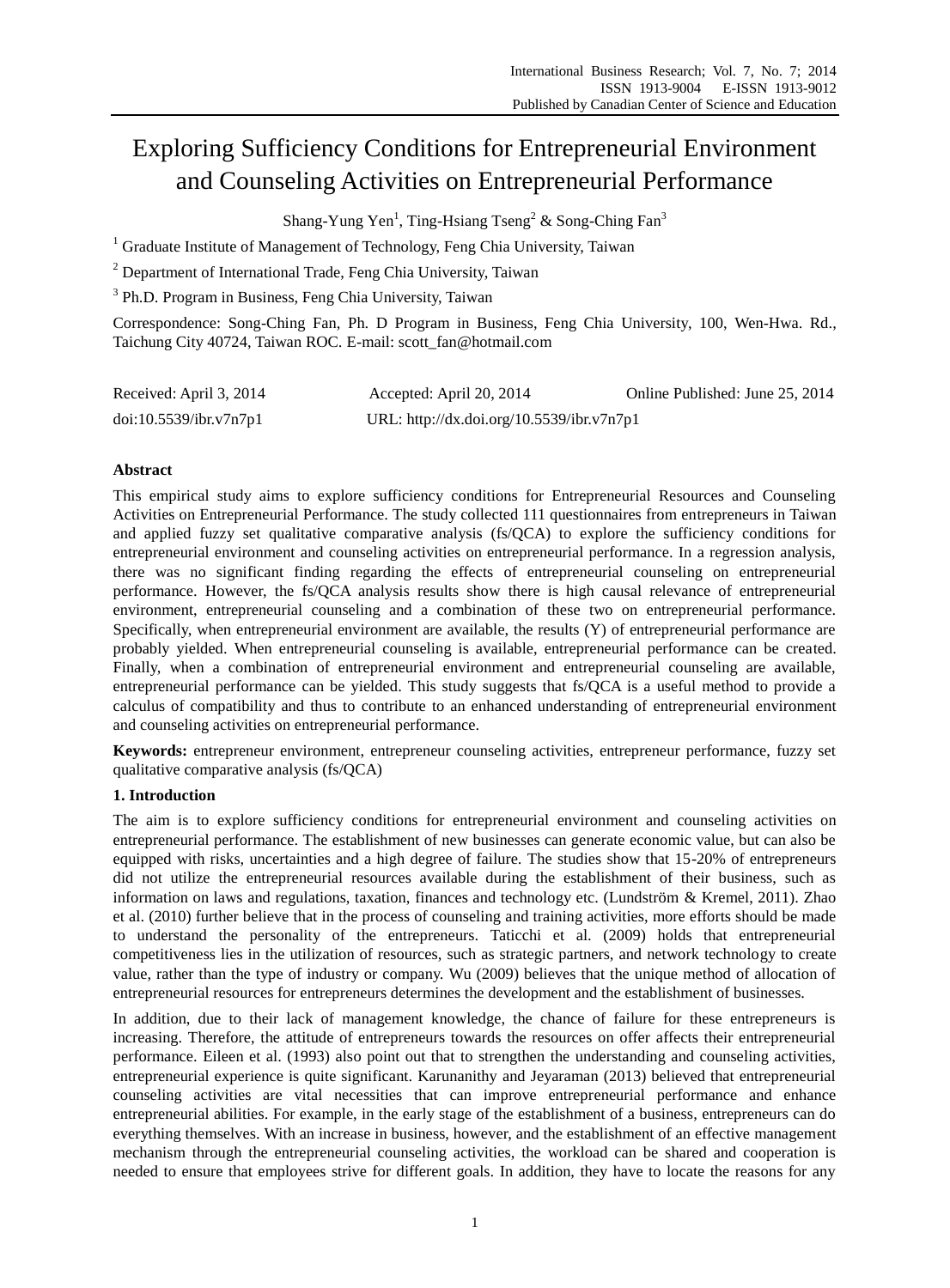previous mistakes rather than repeat the same mistakes. Through appropriate counseling activities, entrepreneurs are encouraged to discover their own abilities and goals (Karunanithy & Jeyaraman, 2013). Therefore, during the establishment of a business, related entrepreneurial counseling activities can promote the knowledge and skills of entrepreneurs to reduce any risk and uncertainties, boost their confidence, reduce the fear of business failure and promote the chances for success (Brown, Doyle, Lewis, Mallette & Young, 2002; Sharma et al., 2012; Karunanithy & Jeyaraman, 2013).

In summary, entrepreneurial counseling activities are of great importance and enhance the improvement of entrepreneurial results. At present, many entrepreneurial counseling activities not only promote the knowledge and skills of entrepreneurs, but also offer new opportunities for new businesses and counseling for enterprise planning, which are vital to entrepreneurs (Kevin, 1999). However, the reality is that the importance of entrepreneurial counseling activities is rarely highlighted. This study plans to explore whether a combination of entrepreneurial resources and entrepreneurial counseling are available, entrepreneurial performance can be yielded.

# **2. Literature Review**

# *2.1 Entrepreneurial Environment*

Entrepreneurial environment refers to combination of factors that play a role in the development of entrepreneurship (Fogel, 2001). Empirical studies of various countries show that countries that keep rules and regulations at a minimum, offer tax and other incentives, and provide training and counseling services to start-up entrepreneurs increase the likelihood of new venture development. The above implies entrepreneurial environment is defined as resources. Srivastava et al. (1998) believe that resources are defined as "market-based assets" and also defined as "the resources generated by the interaction between internal and external environment in enterprises and could create values for customers and financial values". Barney (1991) classified the enterprises resources into three types: the first type is Physical Capital Resources (PCR) consisting of the utilization of practical technologies; the second type is Human Capital Resources (HCR) and includes experience, intelligence counseling activities, relationship, and personal management insight; the final one is Organizational Capital Resources (OCR) and contains formal and informal planning, the non-formal relationship inside the company and the relationship between the company and the external environment. Grant (1991) proposed resource-based theory and believed that the profitability of companies relies on their attractiveness and competitive advantages. The basis for the competitive advantages comes from their resources.

In recent years, in the study of entrepreneurial management, resources have been developed as the key factor determining whether the company will acquire success or not (Kralj & Markič, 2008). Entrepreneurial environment are the tangible and intangible resources that can offer the biggest assistance with laws and regulations for entrepreneurs with the minimum effort. These could assist in offering taxation reduction and various financial resources, technologies, the utilization of labor forces, and entrepreneurial counseling activities (Lichtenstein & Brush, 2001; Dollingers, 2003). In particular, in the early stage of a new business, intangible assets, such as technology and management, etc. are much more important than tangible assets (Lichtenstein & Brush, 2001).

# *2.2 Entrepreneur Counseling Activities*

Recent researches suggest that entrepreneurship is embedded in a social context capacity (Gourova et al., 2009). For each entrepreneur, knowledge plays a key role in their business and determines the effectiveness of their entrepreneurship (Mocanu et al., 2010). Counseling activities enable entrepreneurs to learn innovative management, develop the implicit knowledge of entrepreneurship, enhance the knowledge and skills of entrepreneurs and put them into organizational practice so as to reduce the risks and uncertainties that indirectly affect business performance (Kralj & Markič, 2008; James et al., 2012).

Entrepreneurial counseling activities refer to the capable consultants that assist at entrepreneur school and determine their entrepreneurial planning to enhance business quality and on-the-job diagnosis etc. (Liang Jinshu, 2010). The importance of entrepreneurial counseling activities is that it can assist enterprises to solve any issues in their business management. In addition, governments can understand the planned enterprise strategies through business counseling activities that promote competitive advantage (Wang, 2009). Nagesh and Murthy (2008) believed that the content of entrepreneurial counseling activities consists of the counseling activities of entrepreneurial motive and possible obstacles in entrepreneurism, the writing of entrepreneurial proposals, marketing, management and leadership etc. However, the counseling policies of entrepreneurial counseling activities are not necessarily in line with the individual needs of the entrepreneurs (Lu & Liang, 2008). The government needs to use professional knowledge during the utilization and operation of the assets of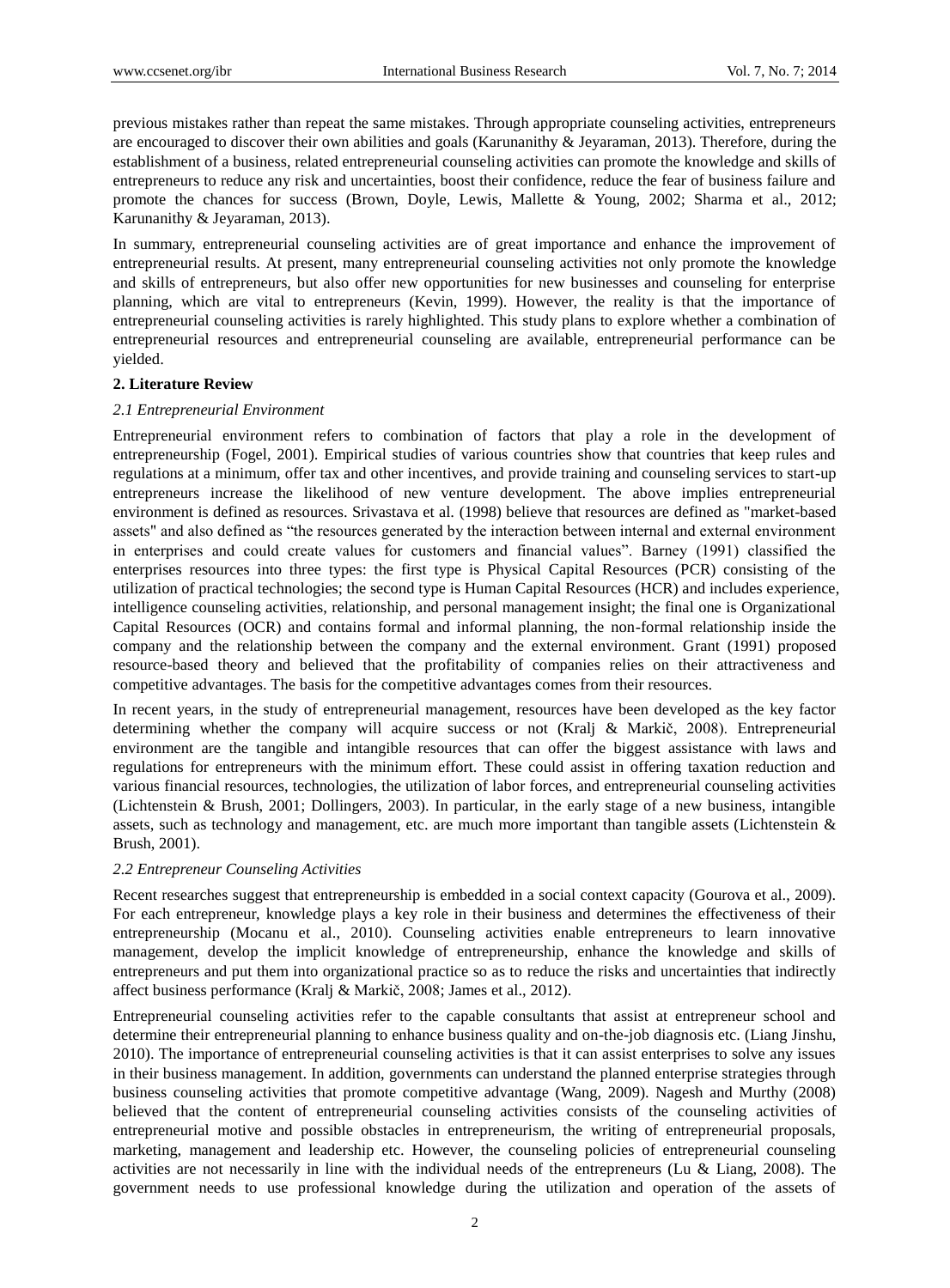entrepreneurial counseling activities, including the selection of sites, counseling activities for marketing management, technological counseling activities and on-the-job counseling activities etc. (Guo, 2003).

## **3. Methodology**

In response to the previous research goal, this study focuses on the study of the influence of entrepreneurial counseling activities and entrepreneurial environment on entrepreneurial performance.

This study applied fuzzy set qualitative comparative analysis (fs/QCA) to examine proposed arguments. Unlike traditional statistics which detects patterns of relationships between variables, fs/QCA focuses on examining the configurations of cases that constitute the rows of a data matrix (Chang et al., 2013). This method provides researchers a huge opportunity to explore or re-exam some previously neglected or disproved relationship/arguments. The current study would like to use a traditional statistic method (i.e., regression) to test the relationships between variables first, and then apply fs/QCA on the same set of data to validate the proposed arguments.

#### *3.1 Sample and Data Collection*

Based on the over three years of entrepreneurs of the Association of Taiwanese Chain and Franchise Promotion, this study adopts those entrepreneurs on the Phoenix Ventrue plan (issued by the Council of Labor Affairs, Executive Yuan) as the test samples. 478 questionnaires were distributed on the job website between Dec 2012 to Dec 2013 of which 134 copies were returned. 23 invalid copies were subsequently removed so the number of valid questionnaires is 111. The effective response rate is 23.22%.

## *3.2 Research Argument*

In order to achieve the entrepreneurial goal, tangible and intangible assets that play key roles can be used. In response to previous chapters, the vast array of entrepreneurial environment, such as the degree of entrepreneurial management, various financial resources, technology, utilization of labor force, and entrepreneurial counseling activities, can affect entrepreneurial performance.

Fischer & Reuber (2003) believe that entrepreneurial counseling activities could affect the ideas of entrepreneurs regarding entrepreneurship. O'Connor (2007) holds that from the long-term perspective, entrepreneurial counseling activities are the best assistance available in the entrepreneurial process. In summary, in the entrepreneurial process, entrepreneurial environment can affect entrepreneurial performance. Hence this research will provide the following argument; e.g. If combination of entrepreneurial resources and entrepreneurial counseling are available, entrepreneurial performance will be the sufficiency condition of excellent entrepreneurial performance.

#### *3.3 Measurement*

In this research framework, the dependent variable is entrepreneurial performance and the interdependent variables are entrepreneurial counseling activities and entrepreneurial environment. The operational definition of the variables and the measurement tools are illustrated as follows:

#### 3.3.1 Entrepreneur Environment

Entrepreneur environment in this study refer to the fact that entrepreneurs seek tangible and intangible assets to play key roles to help entrepreneurs achieve goals. Based on the perspective of entrepreneur environment, as proposed by Lichtenstein and Brush (2001) and Dollingers (2003), the measurement tool for entrepreneur environment is adopted in this study. With the help of the empirical experience of entrepreneur counseling activities, 11 items were concluded. A Likert five-point scale is used for measurement as, when the value is higher, its importance is more agreed, and vice versa, with value ranges from 1 point to 5 points. The value of KMO (Kaiser-Meyer-Olkin) in the Entrepreneur Environment Scale is 0.796, and the P value of the Bartlett's spherical test is less than 0.01. After the principal component analysis of EFA (exploratory factor analysis), the value of the characteristics is more than 1; three factors are extracted and the accumulated interpreting variable is 72.683%. Orthogonal rotations are then adopted to make sure there is no significant correlation between the factors and that the absolute value of the loads of the factors for each item are more than 0.5. When the absolute value of the loads of the factors that do not belong to other items are less than 0.4, constructs can be acquired under the efficiency principle. Consequently, 5 items of factor 1 are relevant to Government Environment, named Government Resources (α=0.861); 4 items of factor 2 are relevant to Technology Environment, named as Technology Environment ( $\alpha$ =0.826); and 2 items of factor 3 are relevant to Knowledge Environment, namely Knowledge Resources ( $\alpha$ =0.843).

The overall Cronbach's α is 0.871, which is in line with the previous perspective of Saunders et al., (1993) who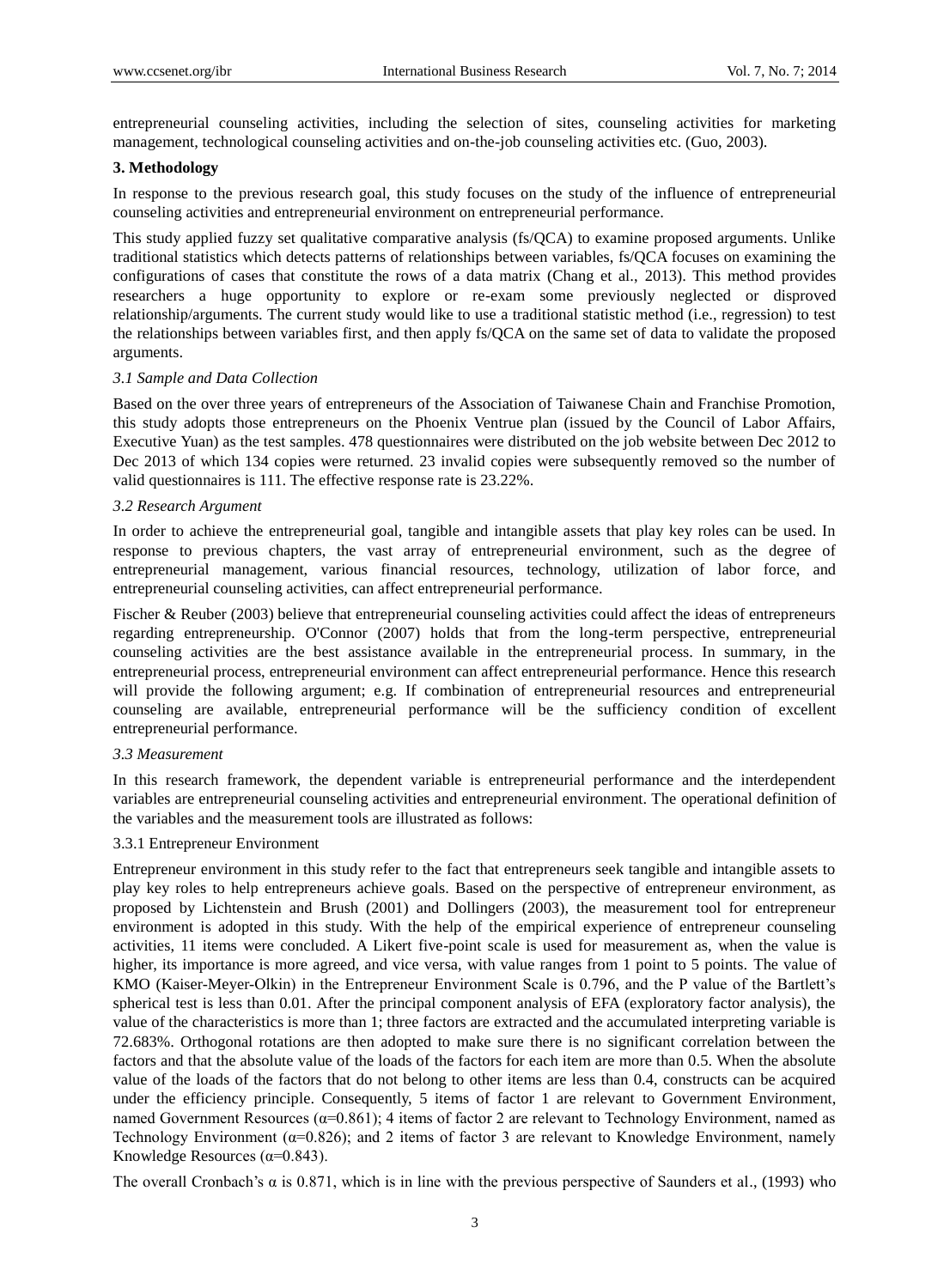stated that the coefficient is over 0.7. Therefore, the results are in the range of high level of reliability, which approves a certain degree of stability and internal consistency.

#### 3.3.2 Entrepreneur Counseling Activities

Entrepreneurial counseling activities in this study refer to those entrepreneur counseling activities that could enhance the knowledge and skills of entrepreneurs to reduce risks and uncertainties (James et al., 2012). Based on the perspective of entrepreneurial resources proposed by Nagesh, Narasimha and Murthy (2008), the measurement tool for entrepreneurial resources is adopted in this study. With the help of the empirical experience of entrepreneur counseling activities, 6 items were concluded. A Likert five-point scale was used for measurement as when the value is higher, its importance is more agreed, and vice versa, with values ranging from 1 point to 5 points. The value of KMO (Kaiser-Meyer-Olkin) for the entrepreneurial counseling activities scale is 0.896, and the P value of Bartlett's spherical test is less than 0.01. After the principal component analysis of EFA (exploratory factor analysis), the value of the characteristics is more than 1. One factor is extracted and the accumulated interpreting variable is 72.14%. Orthogonal rotations are then adopted to ensure there is no correlation among the factors and the absolute value of the loads of the factors for each item is more than 0.5. In addition, when the absolute value of the loads of the factors that do not belong to other items is less than 0.4, constructs can be acquired under the efficiency principle. Six items of factor 1 are relevant to the Counseling Activities System ( $\alpha$ =0.916), which is in line with the previous perspective of Saunders et al., (1993) and where the coefficient is over 0.7. Therefore, the results are primarily in the range of high level of reliability, which approves a certain degree of stability and internal consistency.

#### **4. Research Result**

#### *4.1 Regression Analysis*

First argument proposed that, in this study the entrepreneurial resources have a significant influence on entrepreneurial performance. As the previous analysis shows, construct factors are extracted to conduct a regression analysis. After regression analysis, the comprehensive adjusted R2 is 0.045, and the F-Value is 2.729. In terms of the construct of entrepreneur resources, Government resources, Technology resources, and Knowledge resources have all achieved a significant level. Therefore, first argument is approved to be true. In second argument, in terms of entrepreneurial counseling activities have a significant influence on entrepreneurial performance. After regression analysis, the comprehensively adjusted R2 is 0.039, and the F-Value is 1.736. The results are not significant. Therefore, the second argument is proved to be false.

#### *4.2 Fuzzy Set Qualitative Comparative Analysis*

The program fuzzy-set/qualitative comparative analysis 2.5 (fs/qca.com) is applied to test alternative sufficient conditions propositions of entrepreneurial resources and entrepreneurial counseling activities to entrepreneur performance in the current study. The first step is to calibrate the data collected in the questionnaire survey. This means all variables need to be given values between 0 and 1. In order to have cases more distinguishable, the analysis includes multiplying the values of all measurements of a variable to make the range of the variable wider, and then proportionally transform those multiplied values into a fuzzy number between 0 and 1. This study uses a Likert scale range from 1 to 5, in the questionnaire to measure entrepreneur environment and Entrepreneurial counseling activities to entrepreneurial performance. For example, the multiplying values of the entrepreneurial government resources items in the dataset, the calibration process would then proportionally transform the value  $3125$  to 1, and the value 1 to 0. The "crossover" point between satisfied and unsatisfied patients would be 243 in the middle and coded as 0.5 in the fuzzy set. Other categories in this study are created in parallel fashion. Table1 exhibits the extreme values and the crossover point of each variable in this study. (see table 1)

|                 | Government<br>resources | Technology<br>resources | Knowledge<br>resource | Entrepreneurial<br>Environment | Counseling<br>Activities | Calibration of<br>the value |
|-----------------|-------------------------|-------------------------|-----------------------|--------------------------------|--------------------------|-----------------------------|
| Highest value   | 3125                    | 625                     | 25                    | 48828125                       | 15625                    |                             |
| Crossover point | 243                     | 81                      |                       | 177147                         | 729                      | 0.5                         |
| Lowest value    |                         |                         |                       |                                |                          | $\Omega$                    |

Table 1. The extreme values and the crossover points of each condition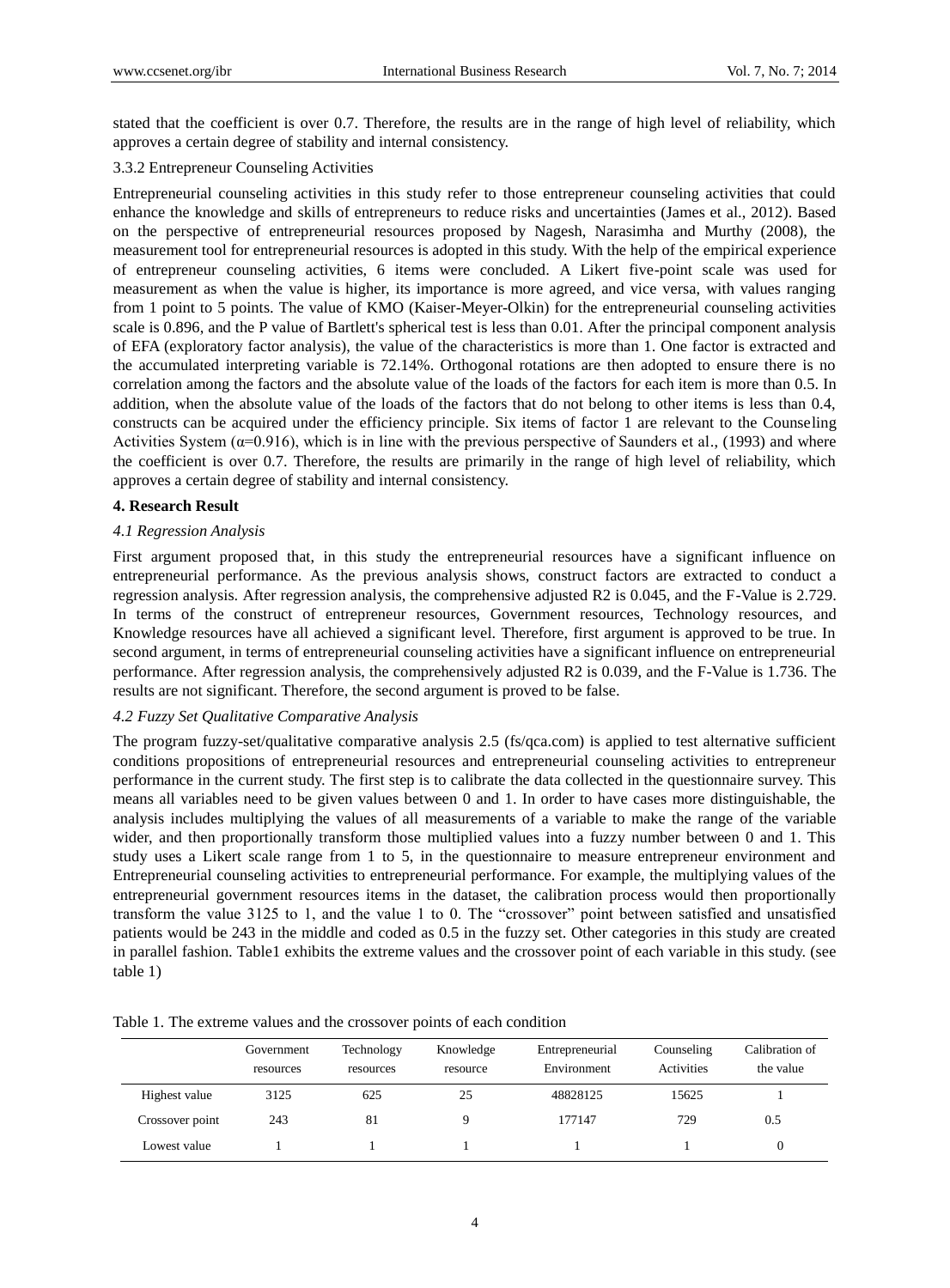If the upper left number is close to 1.0, this indicates sufficiency; in that case, the lower right corner number displays the coverage. Conversely, a number close to 1.0 in the lower right corner indicates a necessary condition; in that case, the upper left number indicates the coverage.

When testing conditions for their necessity, remember that the threshold for consistency should be high (> .9) and its coverage should not be too low  $(> 0.5)$ . First argument: When entrepreneurial resources are available, the results (Y) of entrepreneurial performance can be yielded. The findings for consistency (0.938) and coverage (0.834) indicate that the model is useful. (see Figure 1) .



Figure 1. The result of entrepreneurial resources to entrepreneurial performance by fs/QCA

Second argument: When entrepreneurial counseling is available, entrepreneurial performance can be created. The findings for consistency (0.901) and coverage (0.869) indicate that the model is useful and these cases with the outcome are represented by the causal condition. (see Figure 2).



Figure 2. The result of entrepreneurial counseling to entrepreneurial performance by fs/QCA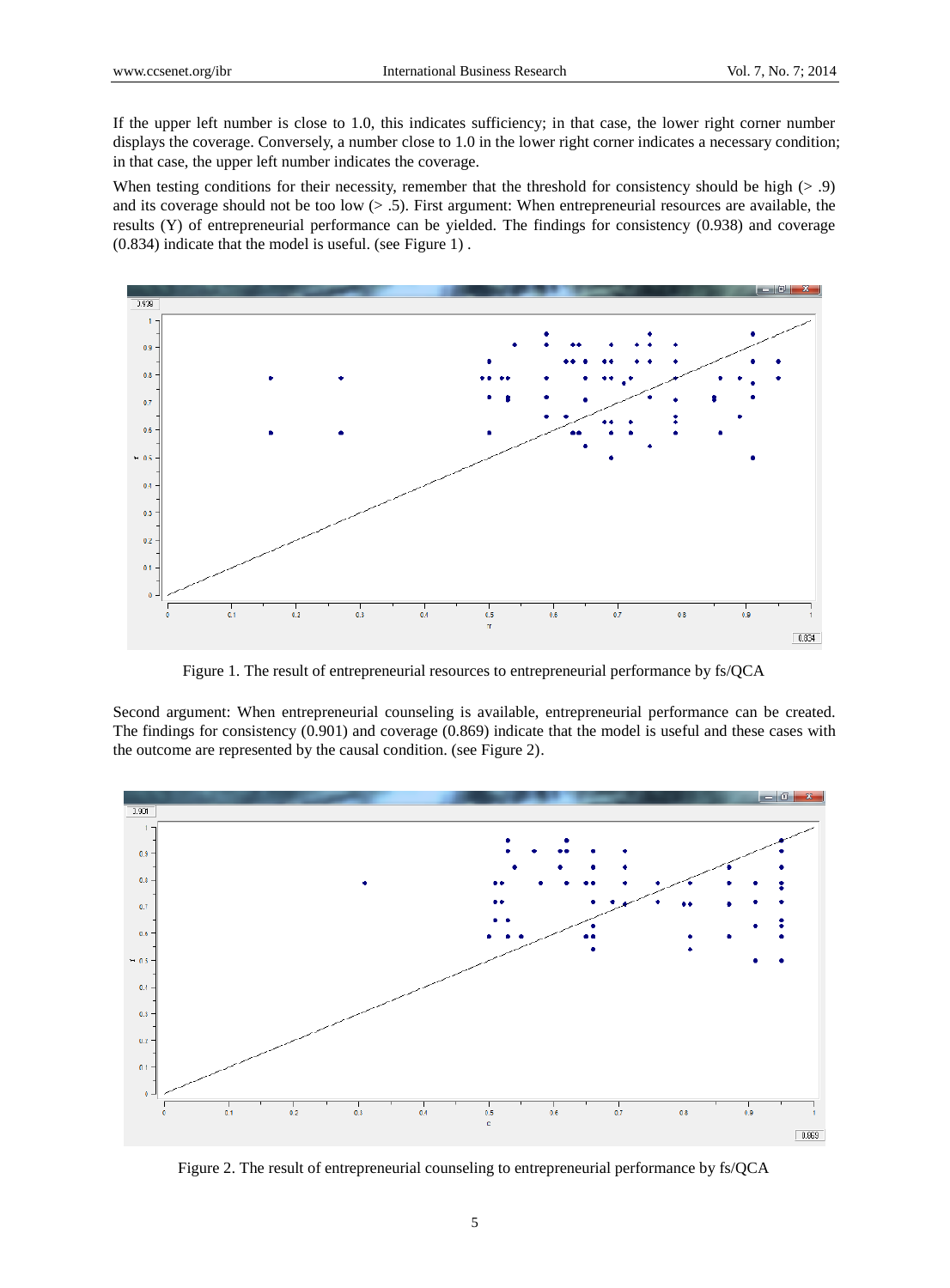We further explored the third argument that demonstrated when a combination of entrepreneurial resources and entrepreneurial counseling are available, entrepreneurial performance will be the sufficiency condition of excellent entrepreneurial performance. The findings for consistency (0.943) and coverage (0.808) indicate that the model is useful. (see Figure3) .



Figure 3. The result of combination of entrepreneurial resources and entrepreneurial counseling to entrepreneurial performance by fs/QCA

Based on the fuzzy set qualitative comparative analysis, the results of 0.834, 0.869 and 0.808 for coverage of the combinations of conditions for the output variable means the causal combination of entrepreneurial environment and counseling activities cover 93.8, 90.1 and 94.3 percent of the entrepreneurial performance. In other words, this also means that 6.2, 9.9 and 5.7 percent of entrepreneurial performance may be caused by other conditions or factors (see table 2).

| Argument | Number | Consistency | Coverage | Correlation (High/Low) | Effect Size (High/Low) |
|----------|--------|-------------|----------|------------------------|------------------------|
|          | 111    | 0.938       | 0.834    | High                   | High                   |
|          | 111    | 0.901       | 0.869    | High                   | High                   |
|          | 111    | 0.943       | 0.808    | High                   | High                   |

Table 2. Result of fs/QCA

## **5. Discussions**

In the above study, we adopted regression analysis to testify the significant influence of entrepreneurial environment and entrepreneurial counseling on entrepreneurial performance. The results show that entrepreneurial environment have a significant impact on entrepreneurial performance while there is no significant impact of entrepreneurial counseling on entrepreneurial performance.

In terms of entrepreneur environment, the three factors of government resources, technology resources, and knowledge resources have achieved a significant level, which indicates that entrepreneurial resources have a significant influence on entrepreneur counseling activities. This study is in line with the perspective of Fischer, E., and Reuber, A. R. (2003) who stated that when the degree of emphasis is on the importance of entrepreneurial resources, the degree of recognition for the importance of entrepreneur counseling activities is also relatively higher. Specifically speaking, when an entrepreneur places more emphasis on entrepreneur resources, they will attract more attention to the influence of entrepreneur counseling activities and the establishment of businesses.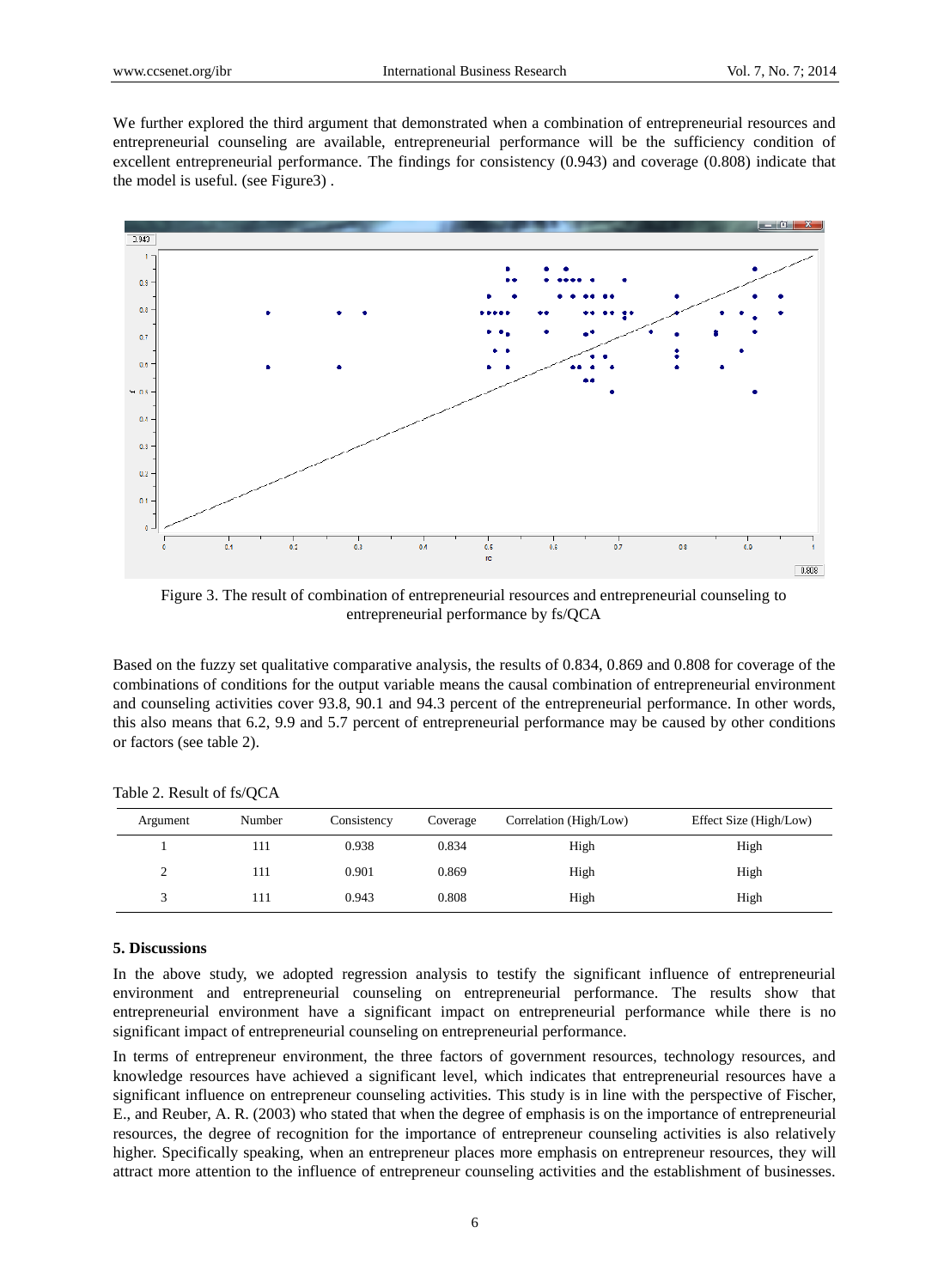It not only recognizes all possible problems and the gap in entrepreneurial resources in the existing entrepreneurship, but also tries to seek out new methods and solutions with the help of entrepreneur counseling activities to solve the issue of resources. Those individuals with relatively rich entrepreneurial resources will not only have an effective response to the market changes, but also their knowledge of entrepreneurship will also offer the enhancement of products or services, which can be used extensively in the entrepreneur fields.

Through fs/QCA, the results show that there is high causal relevance for entrepreneurial environment, entrepreneurial counseling and the combination of these two on entrepreneurial performance (consistency ≥ 0.80), indicating that a single factor or the combination of two factors have sufficiency for the results. Specifically, when entrepreneurial resources are available, the results (Y) of entrepreneurial performance are probably yielded. When entrepreneurial counseling is available, the entrepreneurial performance can be created and when the combination of entrepreneurial resources and entrepreneurial counseling is available, entrepreneurial performance can be yielded. However, the entrepreneurial environment or entrepreneurial counseling are not necessarily the only reason for the production of entrepreneurial performance.

Based on the analysis of entrepreneurial plans by researchers on entrepreneurial counseling (Fan, 2013), most entrepreneurs lack enough understanding of the entrepreneurial business model and are over-optimistic for the market. In particular, when technology, products, management, and finance are not professional enough, unsatisfactory entrepreneurial performance will be generated. One-to-one entrepreneurial counseling services with entrepreneurs are conducted to assist with the diagnosis of the business model for a new business and to enhance the insights of entrepreneurs into the market and entrepreneurial skills to enhance the quality and success ratio of entrepreneurs. In the entrepreneurial process, if the resources possessed by entrepreneurs are not enough, the failure ratio of entrepreneurs will be relatively high. Therefore, the results of fs/QCA could support the previous entrepreneurial counseling experience by researchers.

# **6. Conclusions**

Vis (2012) point out that "Regression analysis and fs/QCA are built on two different logics. Fs/QCA uses set theory to evaluate necessary or sufficient configurations of conditions that lead to an outcome. Regression analysis statistically evaluates the impact of an independent variable on a dependent variable. Fs/QCA hypotheses test for necessary conditions and sufficient combinations of conditions, the regression hypotheses focus on the average effect of individual variables or interactions." In a regression analysis, such this outcome would amount to a no significant finding. However, a low correlation between variables does not preclude the existence of relationships of necessity and/or sufficiency.

Ragin (2008) also believed that "Since such an fs/QCA analysis still aims to understand how outcomes come about, namely, wants to account for the effect the approach remains more "qualitative" than "quantitative". Fs/QCA and regression differ in how they tackle limited diversity namely, the situation that not all possible combinations of conditions and outcome occur in reality." Therefore, Vis (2012) holds that "This means that a factor that influences the outcome in only a subset of cases—but some cases nonetheless—becomes invisible in a regression analysis; in fact, it only inflates the variance and deflates the coefficients. By formalizing the logic of qualitative analysis, QCA makes it possible to bring the logic and empirical intensity of qualitative approaches to studies that embrace more than a handful of cases research situations that normally call for the use of variable-oriented, quantitative methods."

This study's conclusions have more rich implications, and classification means in reference to future researches. This paper fills the gap from previous studies and the results of this study will be helpful for subsequent scholars to conduct deep researches that exploring sufficiency conditions for entrepreneurial environment and counseling activities on entrepreneurial performance.

# **References**

- Barney, J. B. (1991). Firm resources and sustained competitive advantage. *Journal of Management, 17*(1), 99–120. http://dx.doi.org/10.1177/014920639101700108
- Chang, C. W., Tseng, T. H., & Woodside, A. G. (2013). Configural algorithms of patient satisfaction, participation in diagnostics, and treatment decisions' influences on hospital loyalty. *Journal of Services Marketing, 27*(2), 91–103. http://dx.doi.org/10.1108/08876041311309225
- Cross, B., & Travaglione, A. (2003). The untold story: is the entrepreneur of the 21st century defined by emotional intelligence? *International Journal of Organizational Analysis, 11*(3), 221–228. http://dx.doi.org/10.1108/eb028973
- Dollingers, M. J. (2003). *Entrepreneurship: Strategies and Resources* (3rd ed.). NJ: Prentice Hall International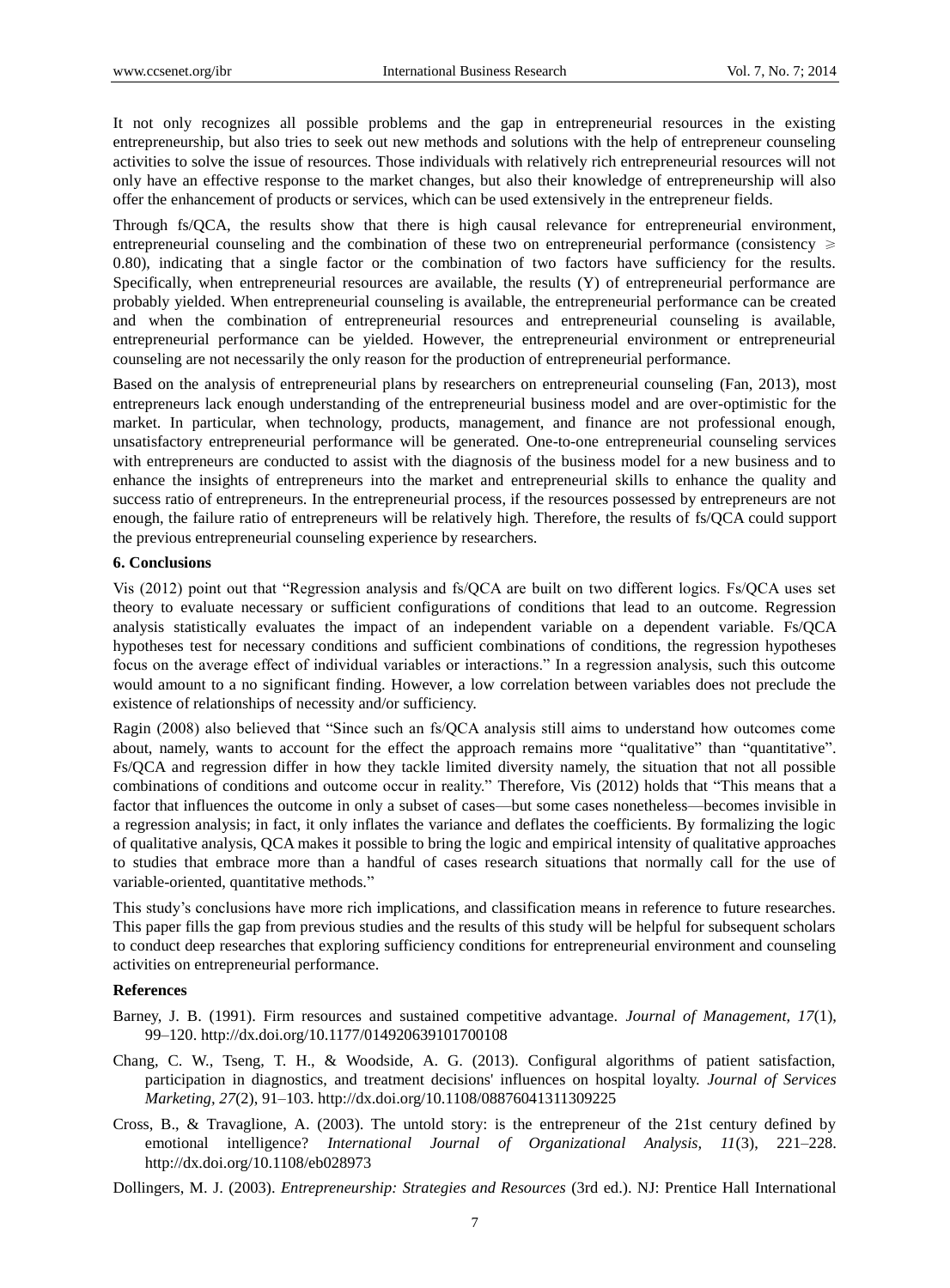Inc.

- Fan, S. C. (2013). *Counseling entrepreneurial submissions.* Working paper. Council of Labor Affairs, Executive Yuan, Taiwan. http://dx.doi.org/10.1596/1813-9450-6388
- Fischer, E. M., Reuber, A. R., & Dyke, L. S. (1993). A theoretical overview and extension of research on sex, gender, and entrepreneurship. *Journal of Business Venturing, 8*(2), 151–168. http://dx.doi.org/10.1016/0883-9026(93)90017-Y
- Fischer, E., & Reuber, A. R. (2003). Support for Rapid‐Growth Firms: A Comparison of the Views of Founders, Government Policymakers, and Private Sector Resource Providers. *Journal of Small Business Management, 41*(4), 346–365. http://dx.doi.org/10.1111/1540-627X.00087
- Fogel, G. (2001). An analysis of entrepreneurial environment and enterprise development in Hungary. *Journal of Small Business Management, 39*(1), 103–109. http://dx.doi.org/10.1111/0447-2778.00010
- Gourova, E. L. I. S. S. A. V. E. T. A., Todorova, Y. A. N. K. A., & Gourov, N. I. K. O. L. A. Y. (2009). Skills for future engineers: challenges for universities in Bulgaria'. *WSEAS Transactions on Business and Economics, 6*(7), 385–399.
- Grant, R. M. (1991). The resource-based theory of competitive advantage: implications for strategy formulation. *California Management Review, 33*(3), 567–586. http://dx.doi.org/10.2307/41166664
- Karunanithy, K., & Jeyaraman, S. (2013). Impact of Entrepreneurial Characteristics on the Organizational Development of the Small Business Entrepreneurs. *Industrial Engineering Letters, 3*(6), 28–33.
- Kevin, C. W., Thomas, A. T., & Robert, F. (1999). The Use of Personality and the Five-Factor Model to Predict New Business Ventures: From Outplacement to Start-up. *Journal of Vocational Behavior, 54*(1), 82–101. http://dx.doi.org/10.1006/jvbe.1998.1654
- Kralj, D. A. V. O. R. I. N., & Markič, M. (2008). Sustainable development strategy and product responsibility. *WSEAS Transactions on Environment and Development, 4*(2), 109–118.
- Lichtenstein, B. M., & Brush, C. G. (2001). How do "Resource Bundles" Develop and Change in New Ventures? A Dynamic Model and Longitudinal Exploration. *Entrepreneurship Theory and Practice, 26*(3), 37–58.
- Lundström, A., Almerud, M., & Stevenson, L. (2008). *Entrepreneurship and Innovation Policies*. Analyzing measures in European countries, FSF 2008: 3.
- Mocanu, A. M., Litan, D., Olaru, S., & Munteanu, A. (2010). Information systems in the knowledge based economy. *WSEAS Transactions on Business and Economics, 7*(1), 11–21.
- Nagesh, P., & Murthy, M. N. (2008). The Effectiveness of Women Entrepreneurship Training Program: A Case Study. *The ICFAI University Journals of Entrepreneurship Development*.
- O'Connor, S. M. (2007). Teaching IP from an Entrepreneurial Counseling and Transactional Perspective. *Louis ULJ, 52*, 877.
- Ragin, C. C. (2008). *Redesigning social inquiry: Fuzzy sets and beyond*. Chicago: University of Chicago Press. http://dx.doi.org/10.7208/chicago/9780226702797.001.0001
- Saunders, J. B., Aasland, O. G., Babor, T. F., & Grant, M. (1993). Development of the alcohol use disorders identification test (AUDIT): WHO collaborative project on early detection of persons with harmful alcohol consumption‐II. *Addiction, 88*(6), 791–804. http://dx.doi.org/10.1111/j.1360-0443.1993.tb02093.x
- Sharma, D. S., Verma, V., & Kumar, D. S. (2012). A Review: Women Entrepreneurship "An era of transition". *International Journal in Multidisciplinary and Academic Research (SSIJMAR), 1*(3), 1–12.
- Srivastava, R. K., Shervani, T. A., & Fahey, L. (1998). Market-based assets and shareholder value: a framework for analysis. *The Journal of Marketing*, 2–18. http://dx.doi.org/10.2307/1251799
- Taticchi, P., Tonelli, F., Hernandez, E., & Cagnazzo, L. (2009). Implementation of a Knowledge Management Tool within a VDO Network: Preliminary Results. *WSEAS Transactions on Business and E conomics, 6*, 2.
- Vis, B. (2012). The comparative advantages of fs/QCA and regression analysis for moderately large-N analyses. *Sociological Methods & Research, 41*(1), 168–198. http://dx.doi.org/10.1177/0049124112442142
- Wang, C. K. (2009). *A Study of Entrepreneurship Management in University* (Doctoral dissertation).
- Woodside, A. G. (2010). *Case study research: Theory, methods, practice*. Bingley, UK: Emerald Group Publishing.